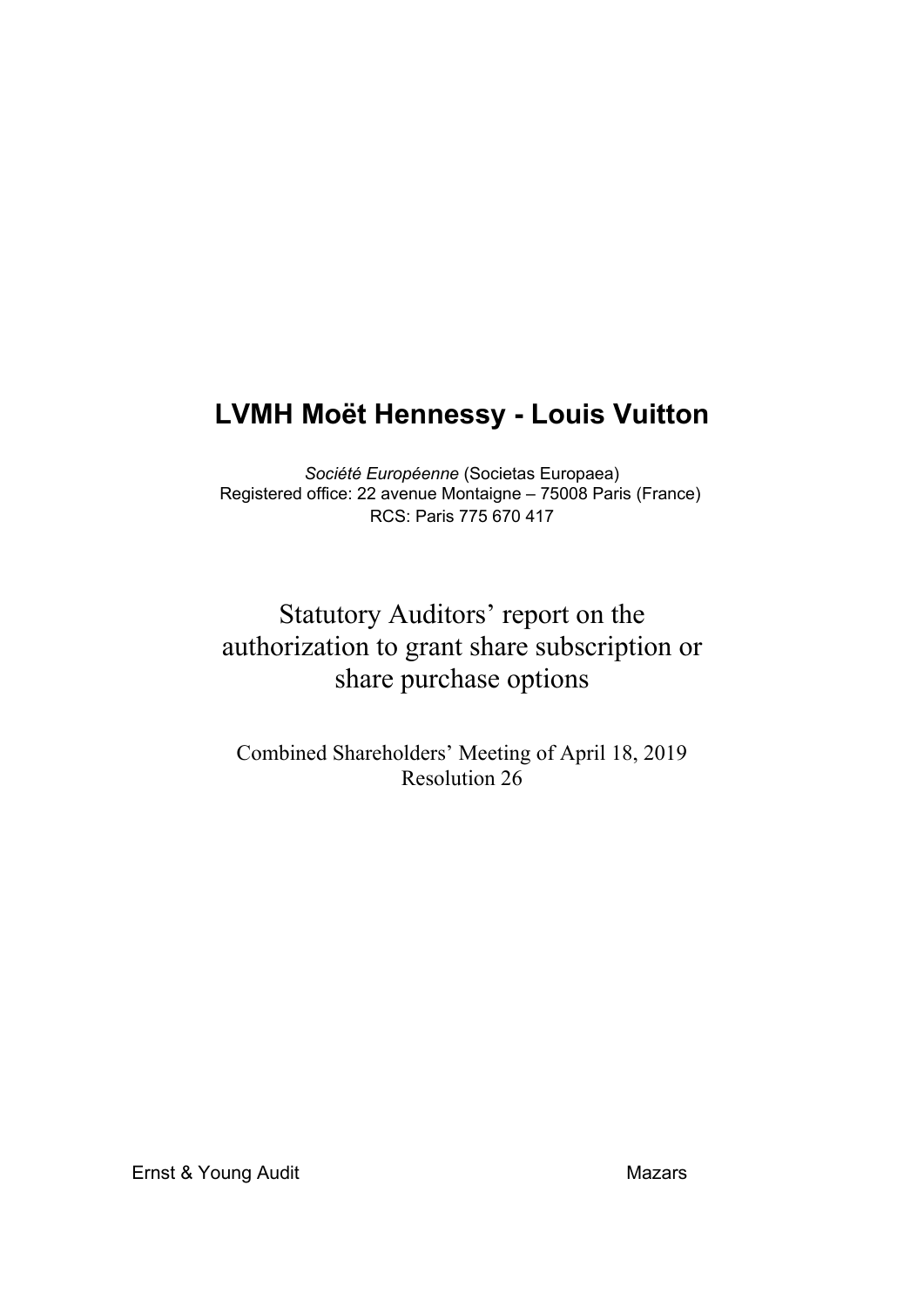## **LVMH Moët Hennessy - Louis Vuitton**

*Statutory Auditors' report on the authorization to grant share subscription or share purchase options*

*Combined Shareholders' Meeting of April 18, 2019*

## **Statutory Auditors' report on the authorization to grant share subscription or share purchase options**

To the Shareholders' Meeting of LVMH Moët Hennessy - Louis Vuitton,

In our capacity as Statutory Auditors of your Company, and pursuant to the engagement provided for in Articles L.225-177 and R.225-144 of the French Commercial Code (*Code de commerce*), we hereby report to you on the authorization to grant share subscription or share purchase options to employees and/or senior executive officers of your Company or related entities within the meaning of Article L.225-180 of the French Commercial Code, or to certain categories thereof, a transaction on which you are asked to vote.

Based on its report, your Board of Directors recommends that you authorize it to grant share subscription or purchase options, on one or more occasions, for a period of 26 months from the date of this Meeting. The total number of options granted pursuant to this authorization may not confer the right to purchase or subscribe for a number of shares representing more than 1% of your Company's share capital as of the date of this Meeting, it being specified that the amount of the capital increase resulting from the exercise of options will count towards the overall limit for capital increases of 50 million euros set out in the twenty-eighth resolution.

It is the responsibility of your Board of Directors to prepare a report on the reasons for granting share subscription or share purchase options and the proposed procedures for determining the subscription or purchase price. Our role is to express an opinion on the proposed procedures for determining the share subscription or share purchase price.

We performed the procedures that we considered necessary in accordance with the professional guidelines of the French National Institute of Statutory Auditors (*Compagnie Nationale des Commissaires aux Comptes*) applicable to this engagement. These procedures consisted in verifying, in particular, that the methods proposed for determining the subscription or purchase price for shares are specified in the Board of Directors' report and that they comply with applicable legal and regulatory requirements.